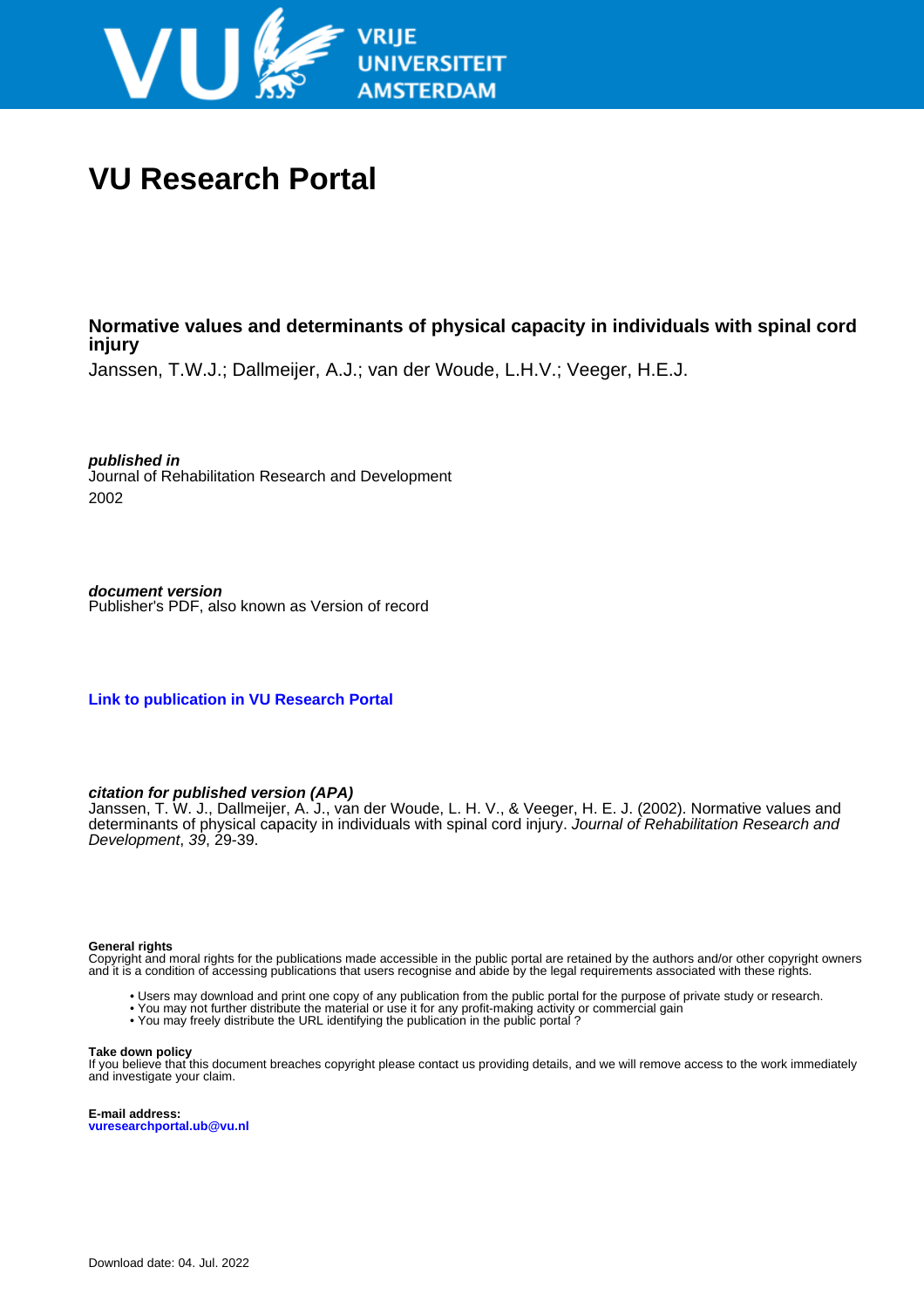

**Journal of Rehabilitation Research and Development Vol. 39 No. 1, January/February 2002 Pages 29–39**

# Normative values and determinants of physical capacity in individuals with spinal cord injury

**Thomas W.J. Janssen, PhD; Annet J. Dallmeijer, PhD; DirkJan (HEJ) Veeger, PhD; Luc H.V. van der Woude, PhD** *Vrije Universiteit, Institute for Fundamental and Clinical Human Movement Sciences; Faculty of Human Movement Sciences; Rehabilitation Center Amsterdam and Centrum voor Orthopedietechniek; Amsterdam, The Netherlands*

**Abstract—**We reanalyzed data from five studies with similar or identical methodology performed by our laboratory to define normative values and determinants of physical capacity in individuals with tetraplegia and paraplegia. Each study consisted of a graded wheelchair exercise test to determine peak oxygen uptake and maximal power output and could additionally include a wheelchair sprint test to determine short-term (anaerobic) power output and/or an isometric strength test. The combined subject population included 166 individuals (20 women), varying considerably for age, body mass, lesion level, time since injury, and activity level. Ranges in physical capacity parameters were extensive and normative values for individuals with tetraplegia and paraplegia were established. These physical capacity norms could be used for evaluation of fitness status and training or therapeutic interventions. Multiple regression procedures indicated that 48–80% of the variance in physical capacity could be explained by lesion level and completeness, activity level, gender, age, body mass, and time since injury. Although physical capacity is largely determined by factors that cannot be altered, such as lesion level, age, and gender, changeable factors such as activity level and body mass play an additional role.

**Key words:** *aerobic power, exercise tolerance, normative values, paraplegia, physical capacity, spinal cord injury, strength, tetraplegia.*

## **INTRODUCTION**

Spinal cord injury (SCI) is a devastating injury resulting in the loss of somatic and autonomic nervous system function. The higher the level and the more complete the SCI, the more widespread will be the loss of function. The more paralyzed the muscles, the lower the physical capacity of the individual and the ability to perform voluntary exercise at sufficiently high metabolic rates to stimulate the cardiopulmonary system and achieve adequate aerobic fitness levels. Therefore, the level of the lesion is in general an important determinant of the individual's physical capacity and many studies have indeed shown that those with high-level injuries have lower physical capacity levels than those with lowlevel injuries (1,2). However, lesion level is not the only factor influencing physical capacity. Many other variables, either SCI-related or not, may play a role. As in the able-bodied population, physical capacity appears to decline with age (3). Also, studies on wheelchair users with SCI indicated that those who maintain a more active lifestyle by regularly participating in exercise and sports

Address all correspondence and requests for reprints to Thomas W.J. Janssen, PhD, FACSM; Vrije Universiteit, Faculty of Human Movement Sciences, Van der Boechorststraat 9, 1081 BT Amsterdam, The Netherlands; Tel: +31-204448586; Fax: +31-204448529; email: t.janssen@fbw.vu.nl.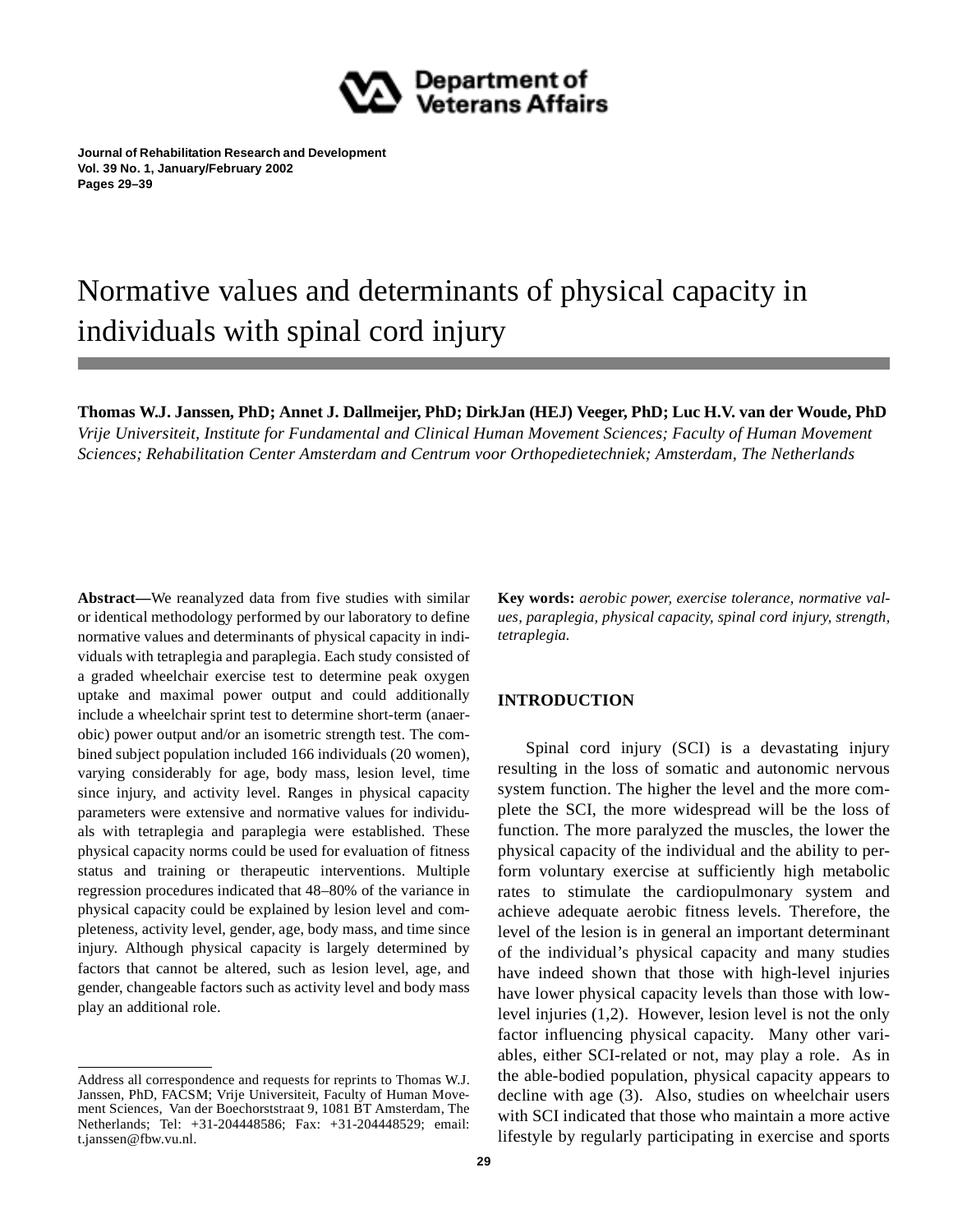programs can increase their muscle strength, aerobic fitness, and physical performance to levels well above those of their sedentary cohorts (1,4–6).

Obviously, physical capacity in individuals with SCI is lower than in the able-bodied population, and normative values are hence not transferable. A few studies, therefore, have been performed to establish normative data for individuals with SCI. Kofsky et al. (7) evaluated aerobic power and upper-body strength in a large group of 229 active as well as inactive individuals with paraplegia (PP). The normative classes, however, were predicted based on submaximal exercise responses, and individuals with tetraplegia (TP) were not included. Also, the exercise mode was arm cranking, and although this skill-free stressor is an appropriate method to determine aerobic power, it does not provide valid information on how individuals can perform in a wheelchair. Using wheelchair ergometry in a small group of 30 individuals with tetraplegia and paraplegia, Rhodes et al. (8) provided norms for aerobic power for this population, but all individuals were grouped together, automatically placing those with tetraplegia in the lower normative classes. Moreover, no information was provided on the maximal power output individuals were able to achieve. Recently, Hutzler et al. (9) provided a classification for short-term power output. However, the testing mode was arm cranking, and only small groups of subjects were evaluated. In addition, no individuals with tetraplegia were included, normative values were based on data not only from individuals with paraplegia but also from individuals with post-polio, and the majority (80 percent) of subjects were competitive athletes.

Hence, it is clear that normative wheelchair-specific physical capacity data for the general population with SCI, including those with tetraplegia and paraplegia, inactive as well as physically active, are very scarce. The first purpose of this study, therefore, was to define normative values for the physical capacity parameters of peak oxygen uptake, maximal endurance power output, short-term (anaerobic) power output, and isometric strength in individuals with tetraplegia and paraplegia with the use of cross-sectional data from a large combined data set obtained from wheelchair exercise tests.

As stated above, physical capacity of individuals with SCI has been shown to be related to several factors such as lesion level, age, and activity level. However, in most cases, determinants have been evaluated individually, which makes identification of important determinants difficult. The second purpose of this study, therefore, was to identify important determinants of physical capacity in this population.

## **METHODS**

## **Design**

For this article, data from five different studies performed by our laboratory were combined and reanalyzed. The methodology of these studies was mostly similar or even identical. Each study consisted of at least a graded wheelchair exercise test (GXT) to determine peak oxygen uptake  $(\dot{V}O_{2\text{peak}})$  and maximal power output  $(PO<sub>max</sub>)$  and could additionally include a wheelchair sprint test to determine short-term (anaerobic) power output ( $P_{30}$ ) and/or a test to determine isometric strength  $(F<sub>iso</sub>)$ . All tests, except for the endurance tests in studies B and E, were performed on a computer-controlled stationary wheelchair ergometer (10).

#### **Subjects**

Subjects from Study A were 32 (of the original 67 with various disabilities) wheelchair athletes with SCI who competed in the World Championships and Games for the Disabled held in Assen, The Netherlands, 1990 (11,12). In study B, 44 men with long-standing SCI participated (13). Hours of weekly sport participation ranged from 0 to 9 with an average of 2.6. Study C included 25 individuals with long-standing tetraplegia (14). Activity level varied between 0 and 6 hours of weekly sports training, while 10 of them participated in quad rugby training for 2 hours per week. Subjects from Study D were 32 individuals with SCI who were tested at or approximately 1 year after discharge from the rehabilitation institution (15,16). Study E included 33 wheelchair athletes with SCI from the French Paralympics team (17). Testing was performed during the IV pre-Olympic training sessions in September 1988. All subjects from these studies used a hand-rim wheelchair as a primary means of locomotion. Each subject participated in only one of the five studies. As can be seen in **Table 1**, the combined subject population included 166 individuals, including 20 women, who varied greatly for age, body mass, lesion level, time since injury (TSI) (years), and activity level. After being informed of the purpose, procedures, and potential risks of the study in question, all subjects signed an informed consent statement.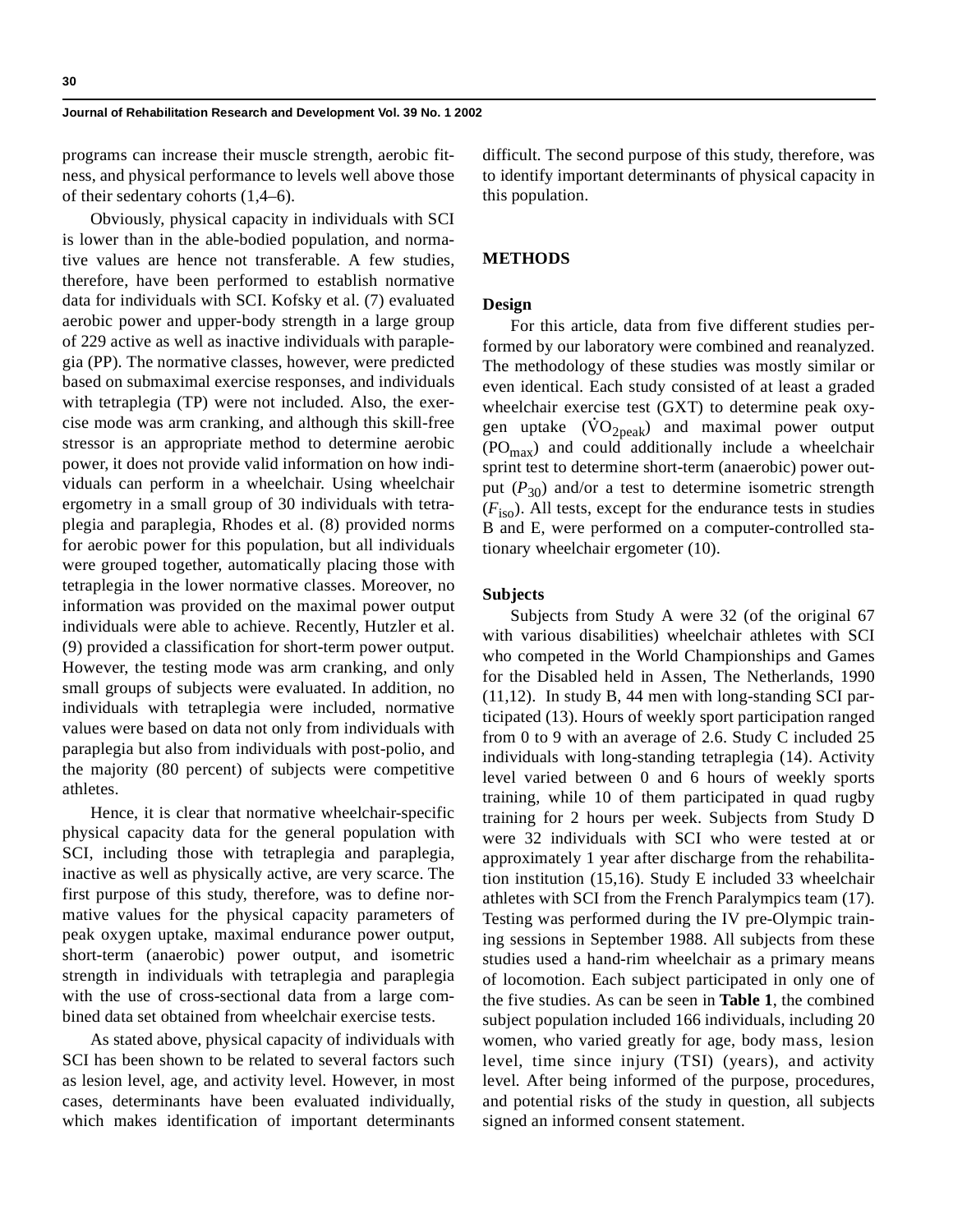#### **Table 1.**

Subject characteristics (mean  $\pm$  SD) for combined subject group. For this table, subjects were grouped according to ISMWSF classification. If N < 3, no SD was calculated.

| Group        | Gender                    | N   | Age<br>(yr)     | <b>Body Mass</b><br>(kg) | <b>Sport</b><br>$(hr.wk^{-1})$ | <b>TSI</b><br>(yr) |
|--------------|---------------------------|-----|-----------------|--------------------------|--------------------------------|--------------------|
| I            | M                         | 50  | $34.5 \pm 12.1$ | $74.5 \pm 16.6$          | $3.6 \pm 5.3$                  | $7.3 \pm 9.1$      |
|              | $\mathbf{F}$              | 9   | $31.1 \pm 11.3$ | $54.7 \pm 9.7$           | $6.4 \pm 7.0$                  | $3.9 \pm 3.2$      |
| $\mathbf{I}$ | M                         | 21  | $36.0 \pm 7.8$  | $78.2 \pm 15.4$          | $7.0 \pm 6.4$                  | $11.0 \pm 9.3$     |
|              | $\boldsymbol{\mathrm{F}}$ | 2   | 47.0            | 71.0                     | $\boldsymbol{0}$               | 1.7                |
| III          | M                         | 32  | $33.7 \pm 10.1$ | $73.2 \pm 12.8$          | $5.8 \pm 5.8$                  | $10.9 \pm 8.6$     |
|              | $\mathbf{F}$              | 2   | 43.5            | 69.0                     | 10.5                           | 7.2                |
| IV           | M                         | 43  | $33.1 \pm 11.9$ | $71.8 \pm 16.7$          | $5.7 \pm 6.7$                  | $8.2 \pm 7.6$      |
|              | $\mathbf F$               | 7   | $38.1 \pm 10.1$ | $56.5 \pm 6.7$           | $8.3 \pm 7.6$                  | $13.5 \pm 10.3$    |
| All          | M                         | 146 | $34.1 \pm 11.0$ | $74.0 \pm 15.7$          | $5.0 \pm 6.0$                  | $8.7 \pm 8.7$      |
|              | $\mathbf{F}$              | 20  | $36.4 \pm 12.3$ | $58.5 \pm 12.2$          | $6.9 \pm 7.6$                  | $6.0 \pm 6.5$      |
|              | M                         |     | $p = 0.798$     | $p = 0.476$              | $p = 0.184$                    | $p = 0.272$        |
|              | $\mathbf{F}$              |     | $\ast$          | $\star$                  | $\ast$                         | $\star$            |

TSI = time since injury. Sport = hours of weekly active sport participation.

ISMWSF = International Stoke Mandeville Wheelchair Sports Federation.

#### **Graded Exercise Test**

To determine  $\text{VO}_{2\text{peak}}$  and  $\text{PO}_{\text{max}}$ , each subject performed a GXT. For studies A, C, and D, this test was performed on the wheelchair ergometer and consisted of 1-min exercise bouts at a constant velocity of 0.56, 0.83, or 1.11 m  $\cdot$  s<sup>-1</sup> (depending on their estimated PO<sub>max</sub>) and progressive resistance levels. Starting at 10 to 20 percent of the estimated  $PO<sub>max</sub>$  (using isometric strength values and the regression equation from Janssen et al. (18)), resistance was increased each minute in equal steps of 10 percent of the estimated  $PO<sub>max</sub>$ . The test was ended when the subject could no longer maintain the required velocity because of exhaustion. During each exercise bout, torque and linear velocity were measured over 15 s at a frequency of 50 Hz, from which power output (PO) was determined. The highest mean PO (sum of left and right arm) during the test was taken as  $PO<sub>max</sub>$ .

In study B, subjects performed the GXT in their own daily-use wheelchair on a motor-driven treadmill (Enraf Nonius, model 3446, width 1.25 m, length 3.0 m) following a discontinuous protocol. The protocol consisted of 3-min exercise periods at a constant velocity of 0.83, 1.11, or  $1.39 \text{ m} \cdot \text{s}^{-1}$  (for low-, mid-, and high-level performance groups, respectively), separated by 2-min relative rest intervals, during which workload was reduced. The initial PO was calculated from the drag force of the wheelchair-user combination (determined in a drag test according to Woude et al. (19)) and the belt velocity. Every subsequent exercise bout PO was increased with 0.05, 0.10, or 0.15 W/kg (for the three groups, respectively) total mass (subject  $+$  wheelchair) by imposing an additional resisting force upon the back of the wheelchair through a pulley system. A test was terminated when the subject could no longer maintain his position on the belt.  $PO<sub>max</sub>$  was the maximal PO the subjects could maintain for more than 30 s.

Study E also used a motor-driven treadmill (Woodway, width 0.9 m, and length 1.5 m). Subjects used their daily-use wheelchair or their competition (basketball) wheelchair. A continuous progressive protocol was applied with 2-min exercise periods. Workload was augmented by increases in velocity  $(2 \text{ km} \cdot \text{hr}^{-1})$  and/or in inclination angle (1 percent). Velocity was increased up to a velocity at which correct stroke technique could be maintained after which inclination was increased.

#### **Isometric Strength Test**

In studies B to D, upper-body strength was determined in an isometric strength test performed on the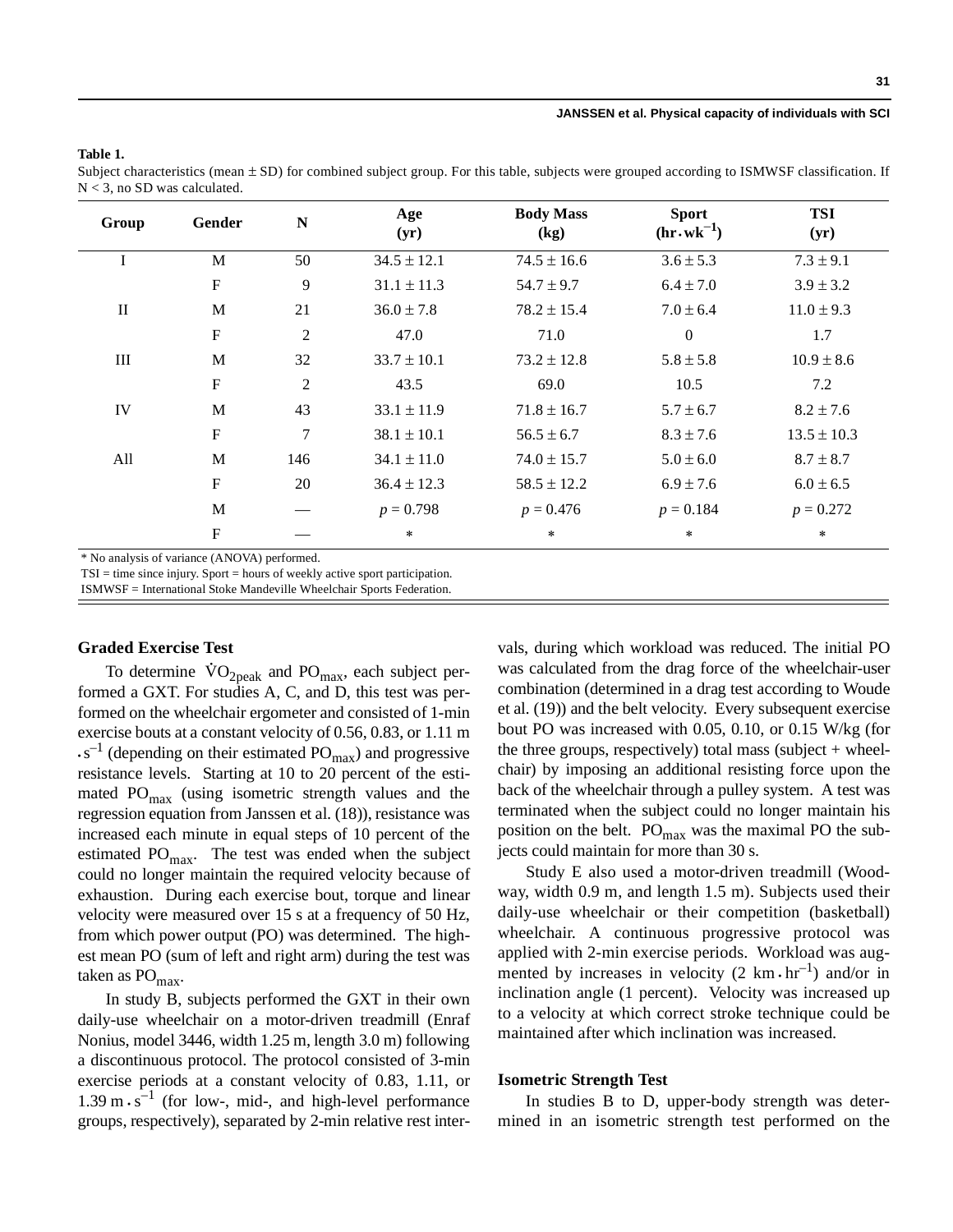wheelchair ergometer. The test consisted of three 5-s maximal force exertions with the hands at top dead center of the blocked rims, while torque was sampled at 50 Hz. The effective force, which is the applied force tangent to the rim, was calculated by dividing the measured effective torque (mean of left and right side) by the rim radius. Maximal isometric strength  $(F_{\text{iso}})$  was defined as the effective force averaged over the middle 3 s of the three trials. No isometric strength measurements were performed in studies A and E.

## **Sprint Test**

A sprint test to determine short-term (anaerobic) power output was performed in studies A, B, and D and consisted of a 30-s all-out effort on the wheelchair ergometer. To prevent coordination problems, subjects were required to choose a resistance level that kept peak velocity below 3  $\text{m}\cdot\text{s}^{-1}$ . Since subjects varied considerably in age, lesion level, and activity level, different resistance levels had to be applied. During the all-out effort, the resistance level was normalized relative to the individual's body mass and the mass of a (virtual) wheelchair (20 kg). Verbal encouragement was given throughout the test. Mean power output (sum of left and right side) during the 30-s test period  $(P_{30})$  was determined from the product of angular velocity and effective torque, both recorded at a sampling rate of 65 Hz.

#### **Physiological Measurements**

During the GXT, oxygen uptake  $(\text{VO}_2)$ , carbon dioxide production  $(VCO<sub>2</sub>)$ , respiratory exchange ratio (RER), and pulmonary ventilation  $(\dot{V}_e)$  were measured by open-circuit spirometry (Oxycon Ox4, studies A to D; Ergostar FG90, study E) with 30-s sampling periods. Prior to each test, calibration was performed with reference gases.

#### **Data Analyses**

The subject group was divided into four groups based on the International Stoke Mandeville Wheelchair Sports Federation (ISMWSF) classification system (20): I (ISM-WSF 1a–c: lesion C4–C8, N = 59), II (2: T1–T5, N = 23), III (3: T6–T10, N = 34), and IV (4–6: below T10, N = 50). A one-way analysis of variance (ANOVA) and a Tukey post-hoc test were performed (21) to establish differences in subject characteristics and physical capacity parameters among groups. This analysis was performed for the whole group of men, but not for the women, because of the insufficient number of women in the subject population.

Norm values were calculated for five quintiles of physical capacity parameters based on percentiles: Poor (below 20th percentile), Fair (20th to 40th percentile), Average (40th to 60th percentile), Good (60th to 80th percentile), and Excellent (above 80th percentile).

Two-tailed Pearson correlation coefficients were calculated (21) to establish relationships among the different subject characteristics and physical capacity variables. Only men were included in these analyses, since gender can markedly influence these correlations and the number of women  $(n = 20)$  was insufficient to perform a valid separate analysis. In case of missing values, cases were excluded pairwise.

Stepwise multiple regression procedures were performed (21) to estimate the most important determinants of physical capacity parameters. Since completeness of lesion and hours of sport participation were not determined in all studies, inclusion of these parameters could lead to a markedly smaller number of subjects included. Therefore, two regression analyses were performed. The first included the independent variables age, gender (female  $= 0$ , male  $= 1$ ), lesion level (each level was assigned an arbitrary number from 1 to 22, C4 being 1, and L5 being 22), TSI (years), body mass, body mass index (BMI) (body mass in kilograms divided by height in meters squared), and activity level. For activity level, subjects were assigned a ranking based on the hours of sport participation (if known) and/or the knowledge they were elite athletes:

- 1. Sedentary  $(0 \text{ h-week}^{-1})$ ,
- 2. Moderately active (1 to 3 h $\cdot$  week<sup>-1</sup>),
- 3. Active (3 to 6 h $\cdot$  week<sup>-1</sup>), or
- 4. Very active/athlete (>6 h $\cdot$ week<sup>-1</sup>).

The second set of regression analyses used the same independent variables, except that activity level was replaced by the actual hours of sport participation and completeness of lesion (yes = 1, no = 0) was included. Probability of *F* was used for entry ( $p < 0.05$ ) and removal  $(p > 0.1)$ . In case of missing values, cases were excluded listwise. Overall level of significance was set at  $p < 0.05$ .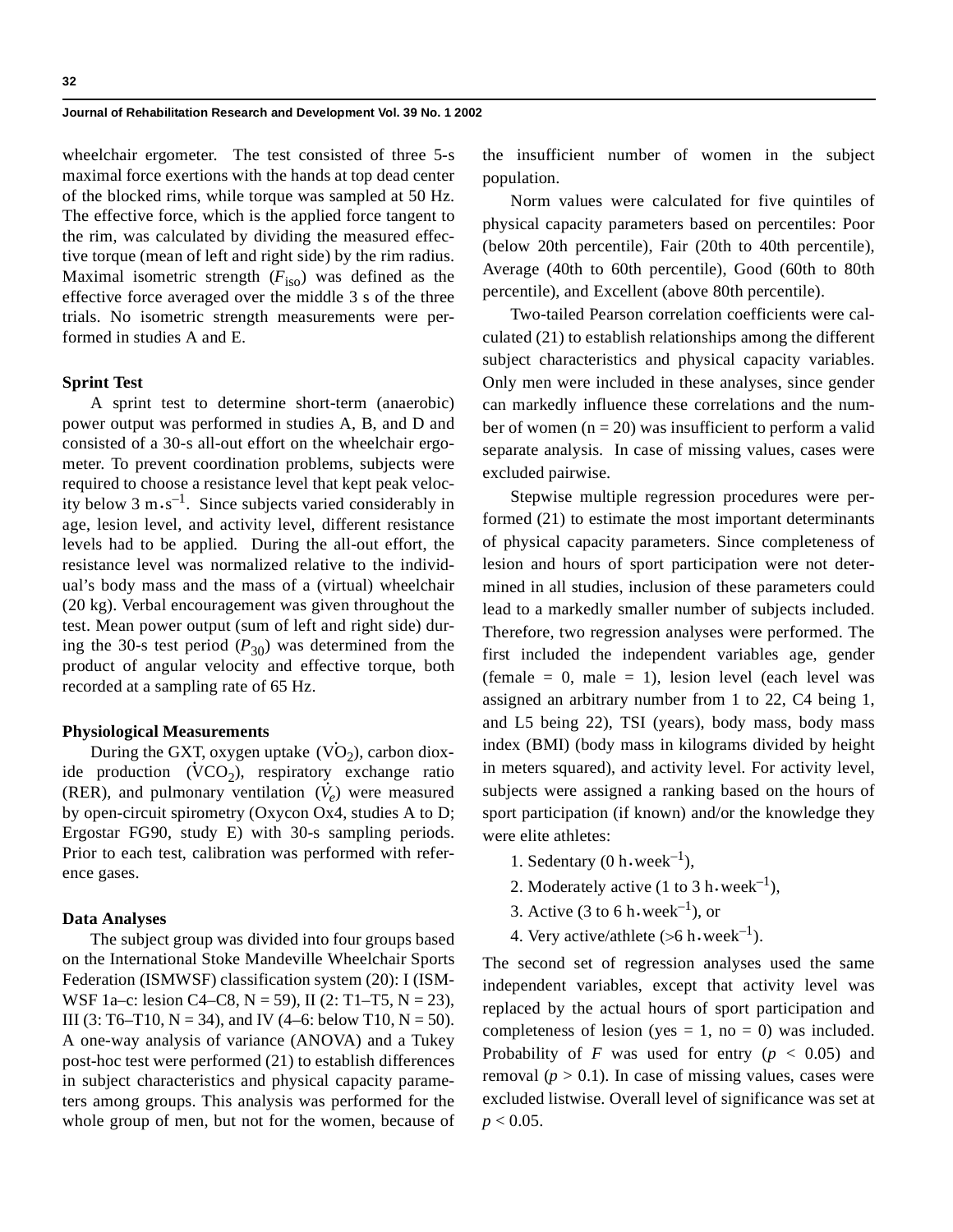## **RESULTS**

## **Normative Values of Physical Capacity**

For the whole group, there were no significant differences for age, body mass, TSI, and weekly hours of sport activity, among the four lesion groups (**Table 1**). Physical capacity parameters showed a vast range of values, indicated by the large standard deviations shown in **Table 2**. Ranges for  $PO<sub>max</sub>$  (W) values per group were 3 to 74 (I), 13 to 120 (II), 27 to 31 (III), and 40 to 115 (IV). For  $\text{VO}_{2 \text{peak}}$  (L $\cdot$ min<sup>-1</sup>) ranges were 0.26 to 1.86 (I), 0.86 to 2.61 (II), 0.66 to 2.82 (III), and 0.89 to 3.87 (IV).  $P_{30}$ (W) ranged from 5 to 90 (I), 22 to 148 (II), 40 to 167 (III), and 43 to 162 (IV). For  $F_{\text{iso}}$  (N) ranges were 21 to 304 (I), 117 to 471 (II), 101 to 367 (III), and 127 to 396 (IV). One way ANOVA revealed that all parameters for  $\text{VO}_{\text{2peak}}$ , PO<sub>max</sub>,  $P_{30}$ , and  $F_{\text{iso}}$  were significantly lower in men with TP than in each group with PP (**Table 2**). Although there was a trend toward higher physical capacity values with lower lesion levels, no significant differences were found among the paraplegic groups, with the exception of a significantly lower relative  $\rm \dot{VO}_{2peak}$  in high-level PP compared to those with low-level PP  $(**T10**)$ . Based on these results, the three paraplegic groups were combined into one and physical capacity five-point normative values were calculated for the two remaining groups. **Table 3** shows norms for men with TP or PP, including those with incomplete lesions.

#### **JANSSEN et al. Physical capacity of individuals with SCI**

#### **Determinants of Physical Capacity**

Because of missing data, the number of men included in the correlation analyses ranged from 110 to 146. Absolute ( $r = 0.72$ ) and relative ( $r = 0.68$ ) PO<sub>max</sub> and absolute  $(r = 0.67)$  and relative  $(r = 0.65)$   $\text{VO}_{2\text{peak}}$  were strongest correlated with lesion level (**Table 4**). The amount of weekly sport participation was directly and significantly related with physical capacity parameters and inversely related with age, body mass, and BMI. Age was directly related with body mass and BMI and inversely related with physical capacity parameters. Physical capacity parameters were strongly interrelated  $(r = 0.80 \text{ to } 0.93)$ . **Table 5** displays the results from the first regression analysis to define the most important determinants of physical capacity. The independent variables were able to explain 68 to 70 percent of the total variance in  $\rm \dot{VO}_{2peak}$ and PO<sub>max</sub>, 67 percent of the variance in  $P_{30}$ , and 50 percent of the variance in  $F_{\text{iso}}$ . For all parameters, lesion level was the most important determinant explaining 37 to 47 percent of the variance. Each level lower was associated with a higher  $\text{VO}_{2 \text{peak}}$  (0.06 L  $\cdot$  min<sup>-1</sup>) and a higher  $PO<sub>max</sub>$  (3 W). Activity level explained an additional 12 percent of the variance. After adjusting for lesion level, each activity level higher was associated with a 0.2-L  $\cdot$  min<sup>-1</sup> higher  $\rm{VO}_{2peak}$ , a higher  $\rm{PO}_{max}$  (9 W), and a higher  $P_{30}$  (11 W). Body mass was directly related to physical capacity levels, explaining an additional 3 to 6 percent of the variance, and age was inversely related to physical capacity levels, explaining 2 to 5 percent of the variance. The equations showed that

#### **Table 2.**

Physical capacity parameters (mean  $\pm$  SD) for the four lesion level groups and for whole group. Only data from male subjects, including those with incomplete lesions, are shown.

| <b>Physical Capacity</b><br><b>Parameter</b>              |                  | <b>Lesion Level Group</b> | <i>p</i> value   | Groups<br><b>Different</b> |                  |       |                    |
|-----------------------------------------------------------|------------------|---------------------------|------------------|----------------------------|------------------|-------|--------------------|
|                                                           |                  | $\rm II$                  | III              | IV                         | All              |       |                    |
| $PO_{max}$ (W)                                            | $25.0 \pm 15.9$  | $66.4 \pm 23.2$           | $74.9 \pm 28.7$  | $79.9 \pm 20.3$            | $57.5 \pm 32.4$  | 0.000 | $I$ -II,III,IV     |
| $PO_{max} (W \cdot kg^{-1})$                              | $0.34 \pm 0.25$  | $0.91 \pm 0.41$           | $1.05 \pm 0.48$  | $1.16 + 0.41$              | $0.81 \pm 0.52$  | 0.000 | $I$ -II,III,IV     |
| $\text{VO}_{2\text{peak}}$ (L $\cdot$ min <sup>-1</sup> ) | $0.90 \pm 0.41$  | $1.68 \pm 0.45$           | $1.75 \pm 0.56$  | $1.98 \pm 0.57$            | $1.52 \pm 0.67$  | 0.000 | $I$ -II,III,IV     |
| $\rm \dot{V}O_{2peak}$                                    | $12.6 \pm 6.6$   | $22.8 \pm 8.9$            | $24.7 \pm 9.1$   | $29.2 \pm 10.1$            | $21.6 \pm 10.7$  | 0.000 | I–II,III,IV; II–IV |
| $(mL \cdot kg^{-1} \cdot min^{-1})$                       |                  |                           |                  |                            |                  |       |                    |
| $P_{30}$ (W)                                              | $39.4 \pm 25.7$  | $93.5 \pm 31.6$           | $95.5 \pm 34.5$  | $112.2 \pm 29.7$           | $85.3 \pm 41.7$  | 0.000 | $I$ -II,III,IV     |
| $P_{30}$ (W $\cdot$ kg <sup>-1</sup> )                    | $0.52 \pm 0.32$  | $1.23 \pm 0.47$           | $1.35 \pm 0.54$  | $1.62 \pm 0.54$            | $1.19 \pm 0.64$  | 0.000 | $I$ -II,III,IV     |
| $F_{\rm iso}$ (N)                                         | $124.4 \pm 73.2$ | $224.4 \pm 99.6$          | $213.9 \pm 66.7$ | $254.3 \pm 73.9$           | $185.0 \pm 93.6$ | 0.000 | $I$ -II,III,IV     |
| $F_{\rm iso}$ (N $\cdot$ kg <sup>-1</sup> )               | $1.62 \pm 0.88$  | $2.74 \pm 1.10$           | $2.81 \pm 0.87$  | $3.35 \pm 0.99$            | $2.40 \pm 1.18$  | 0.000 | $I$ -II,III,IV     |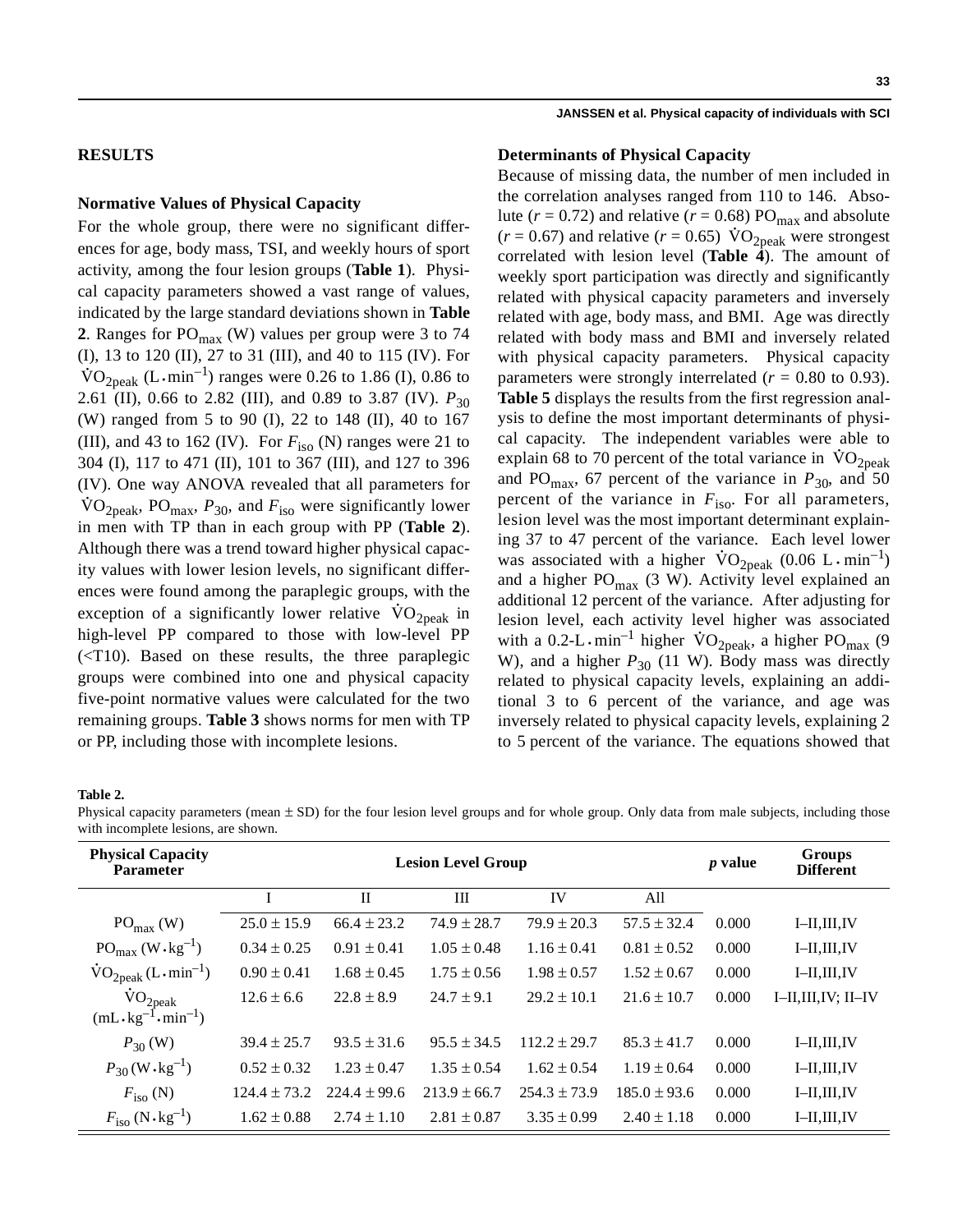#### **Table 3.**

Physical capacity norms for men with tetraplegia and paraplegia, including those with incomplete lesions. Classification based on percentiles: Poor (<20%), Fair (20–40%), Average (40–60%), Good (60–80%), and Excellent (>80%).

| <b>Variable</b>                                                                     |           | Poor     | Fair            | Average         | Good            | <b>Excellent</b> |
|-------------------------------------------------------------------------------------|-----------|----------|-----------------|-----------------|-----------------|------------------|
| $VO2peak (L-min-1)$                                                                 | TP        | < 0.51   | $0.52 - 0.79$   | $0.80 - 0.96$   | $0.97 - 1.19$   | >1.19            |
|                                                                                     | <b>PP</b> | <1.33    | $1.34 - 1.72$   | $1.73 - 2.00$   | $2.01 - 2.31$   | >2.31            |
| $\text{VO}_{2\text{peak}}$ (mL $\cdot$ kg <sup>-1</sup> $\cdot$ min <sup>-1</sup> ) | TP        | < 7.60   | $7.61 - 10.00$  | $10.01 - 13.39$ | 13.40-16.94     | >16.94           |
|                                                                                     | <b>PP</b> | <16.50   | $16.51 - 22.70$ | $22.71 - 29.20$ | $29.21 - 34.35$ | >34.35           |
| $PO_{max}$ (W)                                                                      | <b>TP</b> | < 11.60  | $11.6 - 20.0$   | $20.1 - 26.8$   | $26.8 - 37.5$   | >37.50           |
|                                                                                     | PP        | < 52.70  | 52.8-70.4       | $70.5 - 82.1$   | $82.2 - 97.8$   | >97.80           |
| $PO_{max} (W \cdot kg^{-1})$                                                        | TP        | < 0.14   | $0.15 - 0.26$   | $0.27 - 0.34$   | $0.35 - 0.44$   | >0.44            |
|                                                                                     | <b>PP</b> | < 0.69   | $0.70 - 0.92$   | $0.93 - 1.13$   | $1.14 - 1.42$   | >1.42            |
| $P_{30}$ (W)                                                                        | TP        | < 18.70  | $18.8 - 25.4$   | $25.5 - 39.1$   | $39.2 - 68.4$   | >68.40           |
|                                                                                     | <b>PP</b> | < 75.00  | $75.0 - 92.9$   | $93.0 - 114.1$  | $114.2 - 133.4$ | >133.40          |
| $P_{30}$ (W $\cdot$ kg <sup>-1</sup> )                                              | TP        | < 0.25   | $0.25 - 0.33$   | $0.34 - 0.54$   | $0.55 - 0.93$   | >0.93            |
|                                                                                     | PP        | < 1.05   | $1.05 - 1.22$   | $1.23 - 1.58$   | $1.59 - 1.85$   | >1.85            |
| $F_{\text{iso}}$ (N)                                                                | <b>TP</b> | <60.30   | $60.3 - 105.6$  | 105.7-119.4     | $119.5 - 185.0$ | >185.00          |
|                                                                                     | PP        | < 158.50 | 158.5-206.9     | $207.0 - 258.5$ | 258.6-290.1     | >290.10          |
| $F_{\rm iso}$ (N $\cdot$ kg <sup>-1</sup> )                                         | <b>TP</b> | < 0.87   | $0.87 - 1.27$   | $1.28 - 1.65$   | $1.66 - 2.48$   | >2.48            |
|                                                                                     | PP        | < 2.14   | $2.14 - 2.61$   | $2.62 - 3.41$   | $3.42 - 3.84$   | >3.84            |

men had on average higher  $\text{VO}_{2\text{peak}}$  (0.52 L  $\cdot$  min<sup>-1</sup>),  $PO_{\text{max}}$  (18 W), and  $P_{30}$  (21 W) values.

Table 6 shows the results of the second set of regression analyses. Because of missing data, especially from studies A and E, up to 92 subjects could be used for these analyses. The independent variables were able to explain 48 to 80 percent of the variance in the physical capacity parameters. The results show that completeness of the lesion had no significant effect on  $P_{30}$ and  $F_{\text{iso}}$ , but those with complete lesions have on average a  $0.2$ -L·min<sup>-1</sup> lower  $\dot{VO}_{2peak}$  and a lower PO<sub>max</sub> (8 W). Time since injury was directly related to  $\rm \dot{VO}_{2peak}$  and  $\rm PO_{max.}$ 

## **DISCUSSION**

## **Normative Values**

The first purpose of this study was to define normative values for physical capacity parameters in individuals with tetraplegia and paraplegia (**Table 3**). Since this study included data from a wide variety of subjects, including those with tetraplegia and paraplegia, sedentary individuals as well as athletes, the physical capacity norms as presented in **Table 3** may be used for the general population with SCI. However, approximately 40 percent of the subjects were athletes. Also, individuals unable to manually propel a wheelchair, older than 70 and younger than 18, or with serious comorbidities had been excluded from participation in the five studies. In addition, people who volunteer to participate in these studies are generally more healthy, fit, and physically active. Hence, the norm values probably overestimate physical capacity of the whole population, and many individuals with SCI may fall in the lower categories.

The norm values were based on all individuals, including those with incomplete lesions, which may appear to bias the results. However, the percentage of individuals with incomplete lesions appears to have grown considerably over the years as a result of improved medical care and excluding them from the analysis would most certainly reduce the generalizability of the results. From **Table 6**, however, it can be seen that those with incomplete lesions have in general a  $0.21$ -L $\cdot$ min<sup>-1</sup> higher  $\rm \dot{VO}_{2peak}$  than those with complete lesions.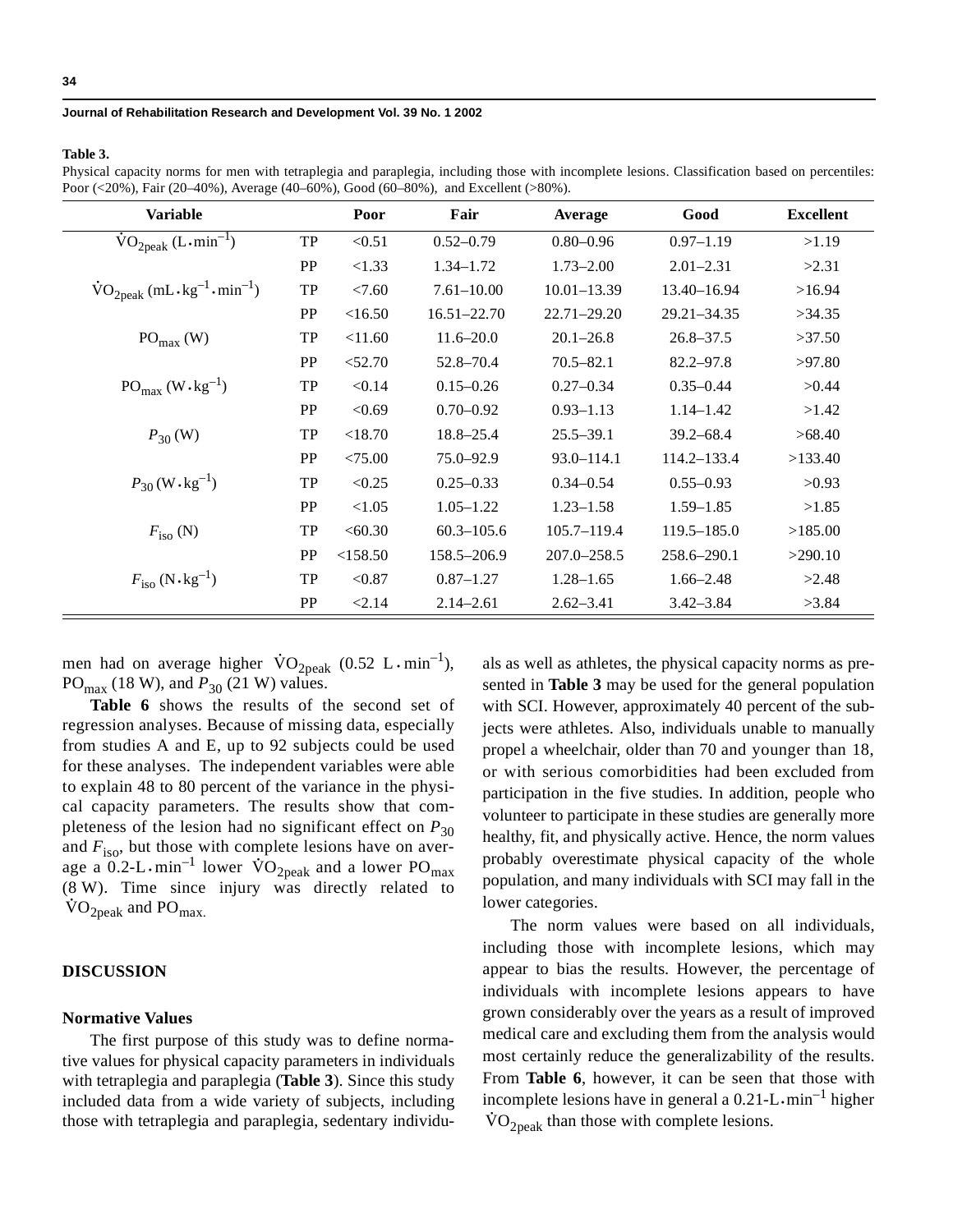#### **Table 4.**

Pearson correlation coefficients for personal characteristics and parameters of physical capacity. Number of subjects for each correlation varies as a result of missing data.

|                                                                               |                |                            |                |              |                 |               |                             |                                             |                                                | $\rm\ddot{V}O_{2peak}$                   |                      |                                        |                 |
|-------------------------------------------------------------------------------|----------------|----------------------------|----------------|--------------|-----------------|---------------|-----------------------------|---------------------------------------------|------------------------------------------------|------------------------------------------|----------------------|----------------------------------------|-----------------|
| <b>Variable</b>                                                               | Age            | <b>Body</b><br><b>Mass</b> | BMI            | <b>Sport</b> | Lesion<br>Level | <b>TSI</b>    | $\mathbf{PO}_{\max}$<br>(W) | $\mathbf{PO}_{\max}$<br>$(W \cdot kg^{-1})$ | $\rm \dot{VO}_{2peak}$<br>$(L \cdot min^{-1})$ | $(mL \cdot kg)$<br>$^{-1}$ . min $^{-1}$ | $F_{\rm iso}$<br>(N) | $\boldsymbol{F_{\mathrm{iso}}}$<br>(N) | $P_{30}$<br>(W) |
| Body mass                                                                     | $0.32*$        |                            |                |              |                 |               |                             |                                             |                                                |                                          |                      |                                        |                 |
| BMI                                                                           | $0.39*$        | $0.90*$                    |                |              |                 |               |                             |                                             |                                                |                                          |                      |                                        |                 |
| Sport<br>$(hr \cdot week^{-1})$                                               | $-0.22\dagger$ | $-0.36*$                   | $-0.33*$       |              |                 |               |                             |                                             |                                                |                                          |                      |                                        |                 |
| Lesion level                                                                  | $-0.03$        | $-0.09$                    | 0.08           | 0.18         |                 |               |                             |                                             |                                                |                                          |                      |                                        |                 |
| Time since<br>injury                                                          | $0.22\dagger$  | 0.07                       | 0.14           | 0.15         | 0.09            |               |                             |                                             |                                                |                                          |                      |                                        |                 |
| $\mathrm{PO}_{\max}$ (W)                                                      | $-0.23\dagger$ | $-0.05$                    | 0.01           | $0.51*$      | $0.72*$         | 0.15          |                             |                                             |                                                |                                          |                      |                                        |                 |
| $PO_{max}$<br>$(W \cdot kg^{-1})$                                             | $-0.31*$       | $-0.34*$                   | $-0.23\dagger$ | $0.60*$      | $0.68*$         | 0.16          | $0.93*$                     |                                             |                                                |                                          |                      |                                        |                 |
| $\rm \dot{VO}_{2peak}$<br>$(L \cdot \text{min}^{-1})$                         | $-0.20$ †      | $-0.03$                    | 0.02           | $0.46*$      | $0.67*$         | $0.19\dagger$ | 0.88*                       | $0.80*$                                     |                                                |                                          |                      |                                        |                 |
| $\rm \dot{VO}_{2peak}$<br>$(mL \cdot kg^{-1})$<br>$\cdot$ min <sup>-1</sup> ) | $-0.30*$       | $-0.41*$                   | $-0.31*$       | $0.58*$      | $0.65*$         | 0.17          | $0.82*$                     | $0.90*$                                     | $0.90*$                                        |                                          |                      |                                        |                 |
| $F_{\rm iso}$ (N)                                                             | $-0.07$        | $0.27*$                    | $0.26\dagger$  | $0.27*$      | $0.62*$         | $-0.14$       | $0.72*$                     | $0.62*$                                     | $0.66*$                                        | $00.51*$                                 |                      |                                        |                 |
| $F_{\rm iso}$ (N $\cdot$ kg <sup>-1</sup> )                                   | $-0.21\dagger$ | $-0.11$                    | $-0.09$        | $0.31*$      | $0.64*$         | $-0.22$ †     | $0.70*$                     | $0.74*$                                     | $0.62*$                                        | $00.67*$                                 | $0.70*$              |                                        |                 |
| $P_{30}$ (W)                                                                  | $0.28*$        | 0.17                       | 0.05           | $0.29*$      | $0.68*$         | 0.04          | $0.86*$                     | $0.74*$                                     | $0.79*$                                        | $00.66*$                                 | $0.77*$              | $0.71*$                                |                 |
| $P_{30}$ (W $\cdot$ kg <sup>-1</sup> )                                        | $0.38*$        | $-0.36*$                   | $-0.27*$       | $0.45*$      | $0.68*$         | 0.05          | $0.84*$                     | 0.89*                                       | $0.79*$                                        | $00.85*$                                 | $0.68*$              | $0.80*$                                | $0.89*$         |
| * $p < 0.01$ ; † $p < 0.05$                                                   |                |                            |                |              |                 |               |                             |                                             |                                                |                                          |                      |                                        |                 |

The norm table cannot be used easily for values obtained with other modes of upper-body exercise, such as arm-crank ergometry. However, it could be used to some extent for  $\text{VO}_{2\text{peak}}$  levels, since  $\text{VO}_{2\text{peak}}$  is to a certain degree independent from the mode of upper-body exercise. Several studies have shown that  $\rm \dot{VO}_{2peak}$  levels are similar in wheelchair exercise and arm-cranking exercise (22,23). In contrast,  $PO_{\text{max}}$  is generally considerably higher in arm-crank ergometry than in wheelchair exercise, and the norm data are consequently only applicable to wheelchair performance.

Few studies have attempted to establish normative physical capacity data for wheelchair users with SCI. Rhodes et al. (8) provided norms for  $\text{VO}_{2 \text{peak}}$  for this population, but individuals with tetraplegia and paraplegia were grouped together, automatically placing those with tetraplegia in the lower normative classes. This is not necessarily an invalid method, since those with tetraplegia have significantly lower physical capacity levels and, compared to those with paraplegia, these levels could be best described by the words "Poor" or "Fair." In our study, we decided to not group TP and PP together, making comparison within each subgroup possible. One has to realize, however, that an "Excellent" level for an individual with tetraplegia would be "Poor" for an individual with paraplegia.

Unfortunately, the study by Rhodes et al. did not provide information on the maximal power output individuals were able to achieve in a wheelchair (8). They provided norms, though, for a 12-min wheel distance, but this distance not only reflects maximal power output but also endurance capacity. Information on wheelchair power output, either maximal or short-term power output, is important for knowing what individuals can actually do in their wheelchair. To our knowledge, no studies have provided norms for maximal power output. Recently, Hutzler et al. (9) provided a classification for short-term power output, but the testing mode was arm cranking (leading to much higher  $PO<sub>max</sub>$  values) and only small groups of subjects were evaluated. In addition, no individuals with tetraplegia were included, normative values were based on data not only from individuals with paraplegia but also from individuals with post-polio, and the majority (80 percent) of subjects were competitive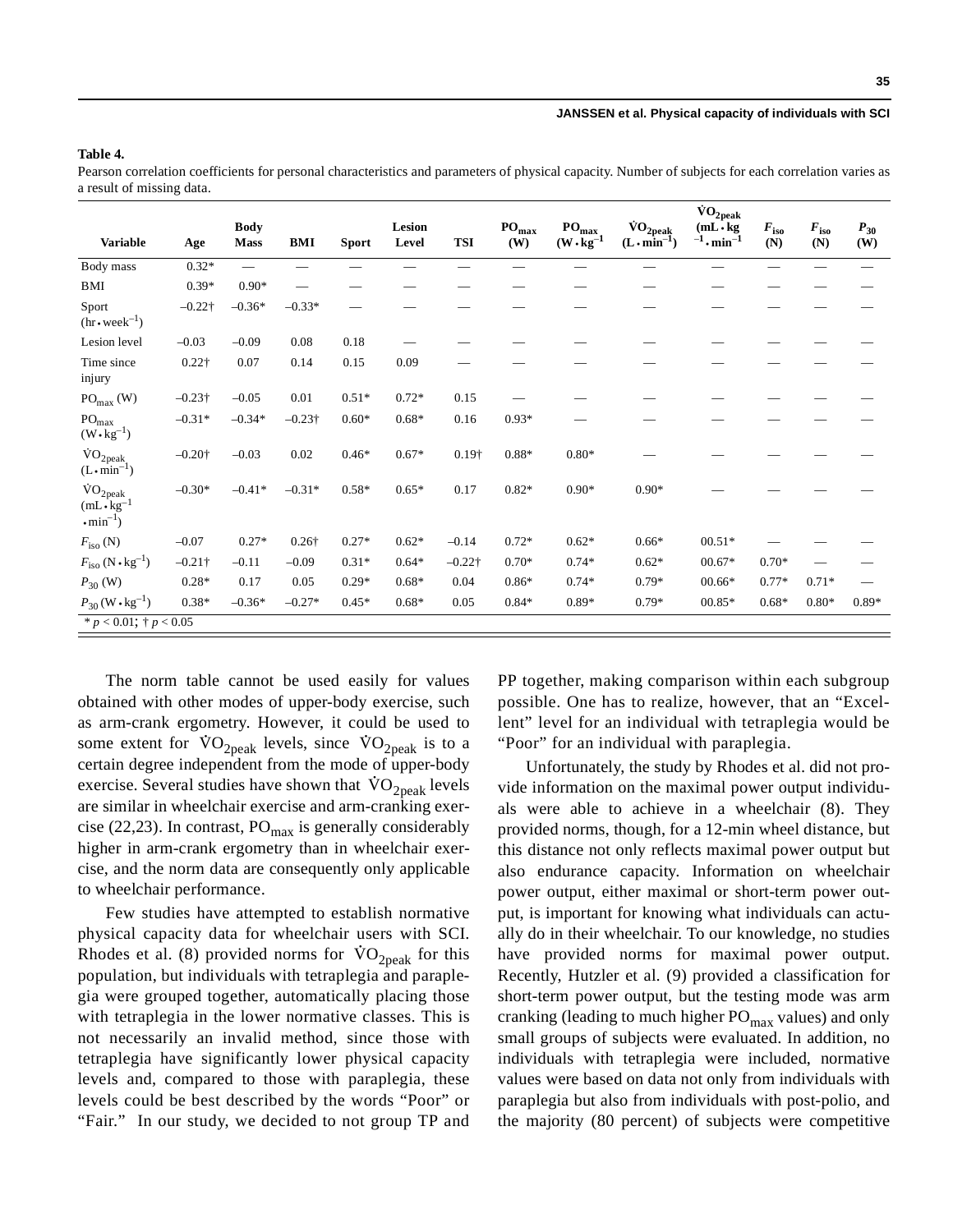#### **Table 5.**

Results of stepwise multiple regression analyses to predict physical capacity parameters. Age, gender (female = 0, male = 1), lesion level ( $C4 = 1$ ; L5 = 22), body mass, and activity level (1 = sedentary, 2 = moderately active, 3 = active, 4 = very active/athlete) were used as independent variables. Regression coefficients and intercepts are means  $\pm$  SD.

| <b>Dependent Variable</b>                                 | <b>Subjects</b><br><b>Included</b> | <b>Regression Coefficient</b><br>$+$ Intercept | <b>Independent Variable</b> | $p$ value | Cumulative<br>$R^2$      |
|-----------------------------------------------------------|------------------------------------|------------------------------------------------|-----------------------------|-----------|--------------------------|
| $\text{VO}_{2\text{peak}}$ (L $\cdot$ min <sup>-1</sup> ) | 162                                | $5.5 \times 10^{-2} \pm 0.01$                  | Lesion level                | 0.000     | 0.40                     |
|                                                           |                                    | $0.218 \pm 0.03$                               | Activity level              | 0.000     | 0.52                     |
|                                                           |                                    | $0.528 \pm 0.10$                               | Gender                      | 0.000     | 0.63                     |
|                                                           |                                    | $9.6 \times 10^{-3} \pm 0.02$                  | Body mass                   | 0.000     | 0.66                     |
|                                                           |                                    | $-1.0 \times 10^{-2} \pm 0.03$                 | Age                         | 0.001     | 0.68                     |
|                                                           |                                    | $-0.52 \pm 0.20$                               | (intercept)                 | 0.011     | $\overline{\phantom{a}}$ |
| $PO_{max}$ (W)                                            | 156                                | $2.91 \pm 0.24$                                | Lesion level                | 0.000     | 0.47                     |
|                                                           |                                    | $9.28 \pm 1.27$                                | Activity level              | 0.000     | 0.59                     |
|                                                           |                                    | $17.95 \pm 4.84$                               | Gender                      | 0.000     | 0.65                     |
|                                                           |                                    | $-0.59 \pm 0.14$                               | Age                         | 0.000     | 0.67                     |
|                                                           |                                    | $0.38 \pm 0.11$                                | Body mass                   | 0.000     | 0.70                     |
|                                                           |                                    | $-23.04 \pm 9.44$                              | (intercept)                 | 0.016     | $\qquad \qquad$          |
| $P_{30}$ (W)                                              | 108                                | $4.17 \pm 0.39$                                | Lesion level                | 0.000     | 0.43                     |
|                                                           |                                    | $11.33 \pm 2.13$                               | Activity level              | 0.000     | 0.52                     |
|                                                           |                                    | $20.53 \pm 7.83$                               | Gender                      | 0.010     | 0.59                     |
|                                                           |                                    | $0.73 \pm 0.18$                                | Body mass                   | 0.000     | 0.62                     |
|                                                           |                                    | $-0.84 \pm 0.22$                               | Age                         | 0.000     | 0.67                     |
|                                                           |                                    | $-35.24 \pm 16.45$                             | (intercept)                 | 0.034     |                          |
| $F_{\rm iso}$ (N)                                         | 101                                | $8.02 \pm 1.07$                                | Lesion level                | 0.000     | 0.37                     |
|                                                           |                                    | $1.73 \pm 0.43$                                | Body mass                   | 0.000     | 0.43                     |
|                                                           |                                    | $15.83 \pm 7.32$                               | Activity level              | 0.033     | 0.47                     |
|                                                           |                                    | $-1.16 \pm 0.55$                               | Age                         | 0.036     | 0.50                     |
|                                                           |                                    | $-13.36 \pm 38.66$                             | (intercept)                 | 0.724     |                          |

athletes. Our norms are also not comparable to theirs, since they used peak power output (5-s value) and we evaluated mean short-term power output (30-s value).

## **Determinants**

The second purpose of this study was to identify important determinants of physical capacity in this population. As expected, lesion level was an important determinant of physical capacity with those with high and complete lesions having lower physical capacity levels. Also, physical capacity declined with increasing age, an expected result similar to the able-bodied population and already described for wheelchair users (3). With all other variables kept constant, every decade resulted in a 0.17-L  $\cdot$  min<sup>-1</sup> lower  $\rm{VO}_{2\text{peak}}$ , similar to other results reported among wheelchair users (3), and somewhat lower than reported among the able-bodied population (24). In contrast to age, time since injury was positively related to physical capacity (**Tables 4** and **6)**. It has been suggested that important improvements in physical capacity and functional ability can be expected after the acute phase of injury up to 4 years after injury (25,26), suggesting that the upper body keeps adapting to the new situation while taking over the mobility functions of the lower body after the initial rehabilitation period. In addition, many individuals take up sports activities after a while. A study by Dallmeijer et al. (15) showed that sport activity was an important determinant of changes in PO<sub>max</sub> after rehabilitation.

Not surprisingly, body mass was directly related to absolute parameters of physical capacity (see **Tables 5** and **6**), indicating that larger individuals have a higher physical capacity. However, body mass was inversely related to relative  $\rm{VO}_{2peak}$  with every kilogram increase related to a decrease in  $\rm{VO}_{2peak}$  of 0.07 mL $\rm{kg^{-1}}\cdot \rm{min}^{-1}$ , a result probably reflecting the amount of (nonexercising) adipose tissue.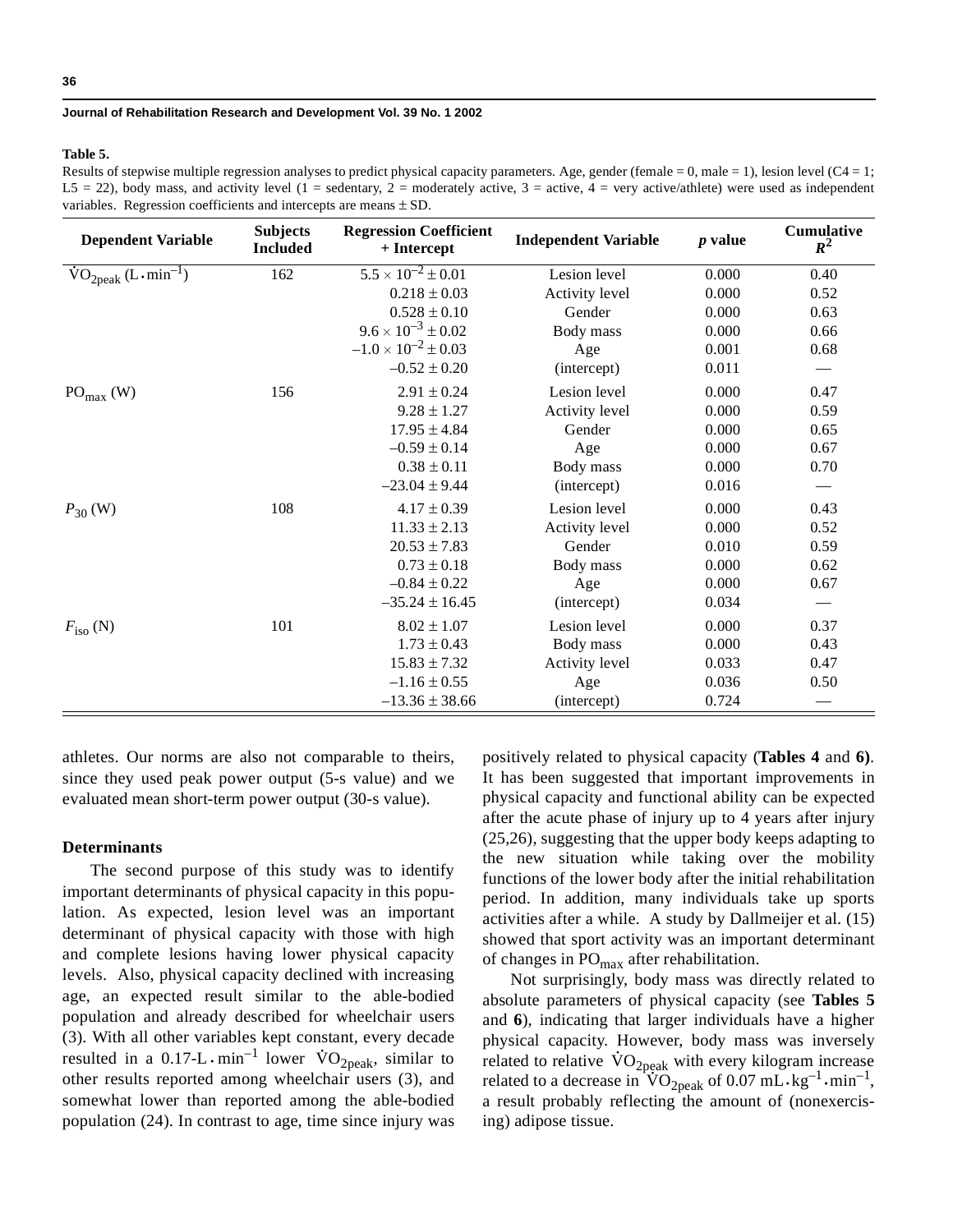## **Table 6.**

Results of stepwise multiple regression analyses to predict physical capacity parameters with time since injury and completeness of lesion (yes = 1, no = 0) added to independent list of **Table 4**: Age, gender (female = 0, male = 1), lesion level  $(C4 = 1; L5 = 22)$ . In addition, hours of sport participation was used as independent variable instead of activity level. Regression coefficients and intercepts are means  $\pm$  SD.

| <b>Dependent Variable</b>                                 | <b>Subjects</b><br><b>Included</b> | <b>Regression Coefficient</b><br>+ Intercept | <b>Independent Variable</b> | $p$ value | <b>Cumulative</b><br>$R^2$    |
|-----------------------------------------------------------|------------------------------------|----------------------------------------------|-----------------------------|-----------|-------------------------------|
| $\text{VO}_{2\text{peak}}$ (L $\cdot$ min <sup>-1</sup> ) | 91                                 | $5.6 \times 10^{-2} \pm 0.01$                | Lesion level                | 0.000     | 0.46                          |
|                                                           |                                    | $5.5 \times 10^{-2} \pm 0.01$                | Hours sport                 | 0.000     | 0.55                          |
|                                                           |                                    | $0.25 \pm 0.13$                              | Gender                      | 0.055     | 0.61                          |
|                                                           |                                    | $-1.7 \times 10^{-2} \pm 0.00$               | Age                         | 0.000     | 0.65                          |
|                                                           |                                    | $9.6 \times 10^{-3} \pm 0.00$                | Body mass                   | 0.000     | 0.72                          |
|                                                           |                                    | $1.3 \times 10^{-2} \pm 0.00$                | <b>TSI</b>                  | 0.002     | 0.74                          |
|                                                           |                                    | $-0.21 \pm 0.07$                             | Completeness                | 0.003     | 0.77                          |
|                                                           |                                    | $0.27 \pm 0.19$                              | (intercept)                 | 0.156     | $\overbrace{\phantom{13333}}$ |
| $PO_{max}$ (W)                                            | 92                                 | $3.32 \pm 0.24$                              | Lesion level                | 0.000     | 0.57                          |
|                                                           |                                    | $3.62 \pm 0.58$                              | Hours sport                 | 0.000     | 0.69                          |
|                                                           |                                    | $-0.80 \pm 0.13$                             | Age                         | 0.000     | 0.73                          |
|                                                           |                                    | $0.38 \pm 0.10$                              | Body mass                   | 0.000     | 0.77                          |
|                                                           |                                    | $0.51 \pm 0.19$                              | <b>TSI</b>                  | 0.010     | 0.79                          |
|                                                           |                                    | $-8.16 \pm 3.18$                             | Completeness                | 0.012     | 0.80                          |
|                                                           |                                    | $8.97 \pm 8.17$                              | (intercept)                 | 0.285     |                               |
| $P_{30}$ (W)                                              | 67                                 | $4.07 \pm 0.50$                              | Lesion level                | 0.000     | 0.39                          |
|                                                           |                                    | $4.73 \pm 1.06$                              | Hours sport                 | 0.000     | 0.53                          |
|                                                           |                                    | $-1.20 \pm 0.24$                             | Age                         | 0.000     | 0.60                          |
|                                                           |                                    | $0.88 \pm 0.20$                              | Body mass                   | 0.000     | 0.69                          |
|                                                           |                                    | $-3.43 \pm 17.19$                            | (intercept)                 | 0.842     |                               |
| $F_{\rm iso}$ (N)                                         | 92                                 | $7.62 \pm 1.01$                              | Lesion level                | 0.000     | 0.35                          |
|                                                           |                                    | $1.17 \pm 0.44$                              | Body mass                   | 0.000     | 0.42                          |
|                                                           |                                    | $5.69 \pm 2.68$                              | Hours sport                 | 0.037     | 0.46                          |
|                                                           |                                    | $-1.21 \pm 0.58$                             | Age                         | 0.039     | 0.48                          |
|                                                           |                                    | $6.67 \pm 36.00$                             | (intercept)                 | 0.853     |                               |

A practical application of the results of the regression analyses might be the possibility of predicting physical capacity. Many of the laboratory methods to assess physical capacity levels are not suitable for persons with SCI or are too elaborate and expensive. Since a large part (up to 80 percent) of the variance can be explained by parameters that can easily be obtained without testing, the regression equations can be helpful for the practitioner in estimating physical capacity parameters. However, a significant part of the variance still remains unexplained, especially for the isometric-strength variable, indicating that these equations must be used with care and that measurements of physical capacity remain necessary when accurate values are required.

Physical capacity has been shown to be inversely related with physical strain during activities of daily living (13,14,16,27,28), indicating that a low physical capacity can lead to high strain levels and concomitant fatigue or even an impossibility to perform certain activities. Hence, physical capacity should be as high as possible to remain (or become) independent. Although the results of the regression analyses indicate that an important part of the level of physical capacity is determined by factors that cannot be changed (such as lesion level, age, and gender), they also suggest that sports participation can positively affect physical capacity. Even though these results are based on cross-sectional data, and hence no causal relationships can be determined, exercise training has been shown to indeed improve physical capacity of this population.

In summary, this study provided physical capacity norms for the general population of manual wheelchair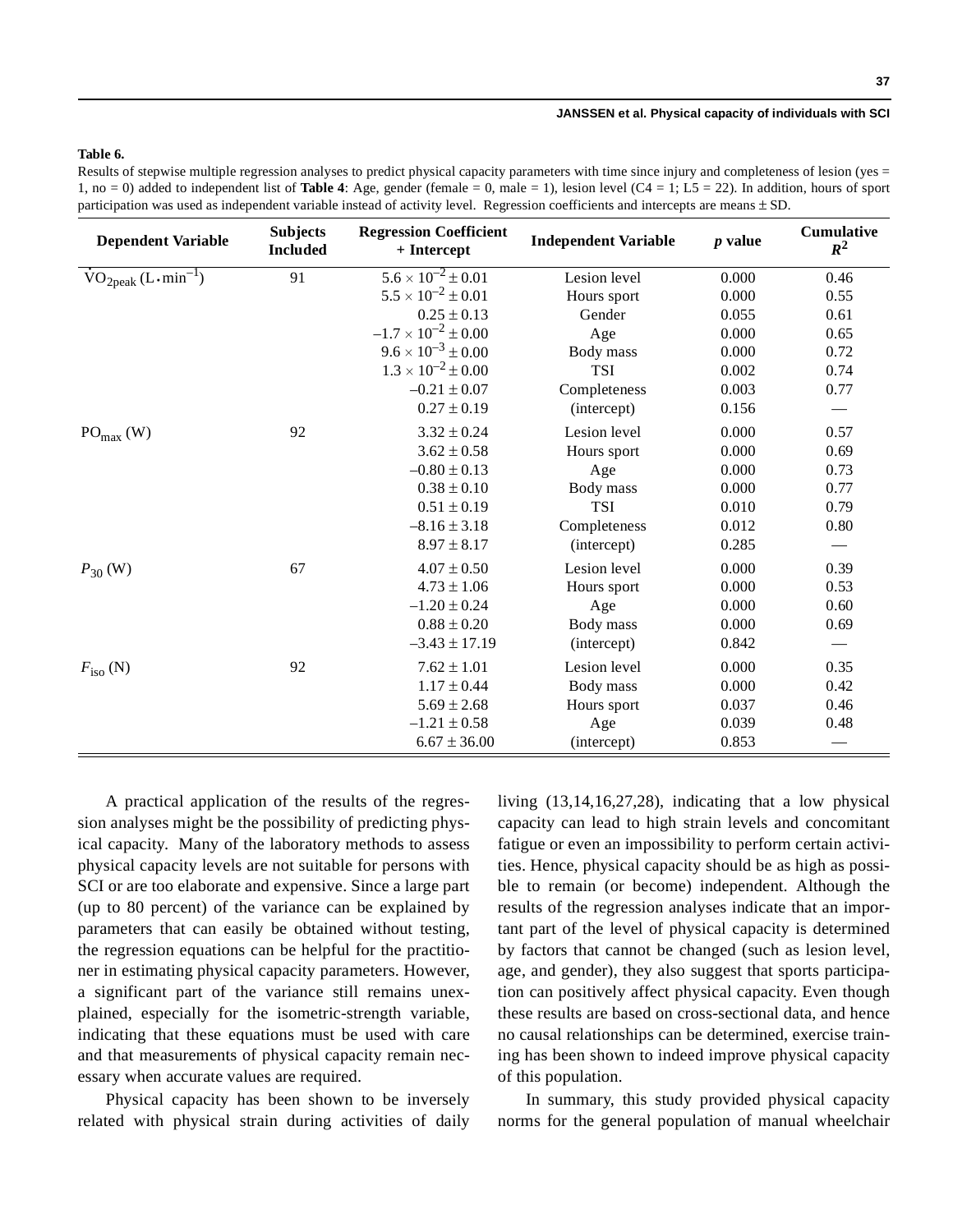users with SCI. The normative values could be used to evaluate one's fitness status in comparison to disabled counterparts as well as to evaluate training or therapeutic interventions. The calculated regression equations shed more light on the determinants of physical capacity in this population. Although physical capacity appears to be determined largely by factors that cannot be altered, such as lesion level, age, and gender, changeable factors such as sports participation and body mass play an additional role.

## **REFERENCES**

- 1. Eriksson P, Lofstrom L, Ekblom B. Aerobic power during maximal exercise in untrained and well-trained persons with quadriplegia and paraplegia. Scand J Rehabil Med 1988;20(4):141–7.
- 2. Coutts KD, Rhodes EC, McKenzie DC. Maximal exercise responses of tetraplegics and paraplegics. J Appl Physiol 1983;55(2):479–82.
- 3. Sawka MN, Glaser RM, Laubach LL, Al-Samkari O, Suryaprasad AG. Wheelchair exercise performance of the young, middle-aged, and elderly. J Appl Physiol 1981;50(4):824–8.
- 4. Kofsky PR, Shephard RJ, Davis GM, Jackson RW. Muscle strength and aerobic power: a study of lower-limb disabled males. Int Rehabil Med 1985;7(4):151–5.
- 5. Davis GM, Shephard RJ. Cardiorespiratory fitness in highly active versus inactive paraplegics. Med Sci Sports Exerc 1988;20(5):463–8.
- 6. Glaser RM, Davis GM. Wheelchair-dependent individuals. In: Franklin BA, Gordon S, Timmis GC, editors. Exercise in Modern Medicine. Baltimore: Williams & Wilkins Co.; 1989. p. 237–67.
- 7. Kofsky PR, Shephard RJ, Davis GM, Jackson RW. Fitness classification tables for lower-limb disabled individuals. In: Sherrill C, editor. Sport and Disabled Athletes. Champaign, IIlinois: Human Kinetics Publishers, Inc.; 1986. p. 147–55.
- 8. Rhodes EC, McKenzie DC, Coutts KD, Rogers AR. A field test for the prediction of aerobic capacity in male paraplegics and quadraplegics. Can J Appl Sport Sci—1981;6(4):182–6.
- 9. Hutzler Y, Ochana S, Bolotin R, Kalina E. Aerobic and anaerobic arm-cranking power outputs of males with lower limb impairments: relationship with sport participation intensity, age, impairment, and functional classification. Spinal Cord 1998;36(3):205–12.
- 10. Niesing R, Eijskoot F, Kranse R, den Ouden AH, Storm J, Veeger HE, et al. Computer-controlled wheelchair ergometer. Med Biol Eng Comput 1990;28(4):329–38.
- 11. van der Woude LHV, Bakker WH, Elkhuizen JW, Veeger HEJ, Gwinn T. Anaerobic work capacity in elite wheelchair athletes. Am J Phys Med Rehabil 1997;76(5):355–65.
- 12. van der Woude LHV, Bakker WH, Elkhuizen JW, Veeger HEJ, Gwinn T. Propulsion technique and anaerobic work capacity in elite wheelchair athletes: cross-sectional analysis. Am J Phys Med Rehabil 1998;77(3):222–34.
- 13. Janssen TWJ, van Oers CAJM, Veeger HEJ, Hollander AP, van der Woude LHV, Rozendal RH. Relationship between physical strain during standardised ADL tasks and physical capacity in men with spinal cord injuries. Paraplegia 1994;32(12):844–59.
- 14. Dallmeijer AJ, Hopman MTE, van As HH, van der Woude LHV. Physical capacity and physical strain in persons with tetraplegia; the role of sport activity. Spinal Cord 1996;34(12):729–35.
- 15. Dallmeijer AJ, van der Woude LHV, Hollander AP, Angenot ELD. Physical performance in persons with spinal cord injuries after discharge from rehabilitation. Med Sci Sports Exerc 1999.
- 16. Dallmeijer AJ, van der Woude LHV, Hollander AP, van As HHJ. Changes in physical capacity and performance of activities of daily living during rehabilitation in persons with spinal cord injuries. Med Sci Sports Exerc 1999.
- 17. Veeger HEJ, Hadj Yahmed M, van der Woude LHV, Charpentier P. Peak oxygen uptake and maximal power output of Olympic wheelchair-dependent athletes. Med Sci Sports Exerc 1991;23(10):1201–9.
- 18. Janssen TWJ, van Oers CAJM, Hollander AP, Veeger HEJ, van der Woude LHV. Isometric strength, sprint power, and aerobic power in individuals with a spinal cord injury. Med Sci Sports Exerc 1993;25(7):863–70.
- 19. van der Woude LHV, de Groot G, Hollander AP, van Ingen Schenau GJ, Rozendal RH. Wheelchair ergonomics and physiological testing of prototypes. Ergonomics 1986;29(12):156– 73.
- 20. Federation ISMWS. Official Rules 1992–1996: Aylesbury Bucks; 1993.
- 21. Winer BJ, Brown DR, Michels KM. Statistical principles in experimental design. 3rd ed. New York: McGraw-Hill, Inc.; 1991.
- 22. Glaser RM, Sawka MN, Brune MF, Wilde SW. Physiological responses to maximal effort wheelchair and arm crank ergometry. J Appl Physiol 1980;48(6):1060–4.
- 23. Martel G, Noreau L, Jobin J. Physiological responses to maximal exercise on arm cranking and wheelchair ergometer with paraplegics. Paraplegia 1991;29(7):447–56.
- 24. Dehn MM, Bruce RA. Longitudinal variation in maximal oxygen intake with age and activity. J Appl Physiol 1972;33:805– 807.
- 25. Yarkony GM, Roth EJ, Heinemann AW, Lovell L, Wu Y. Functional skills after spinal cord injury rehabilitation: